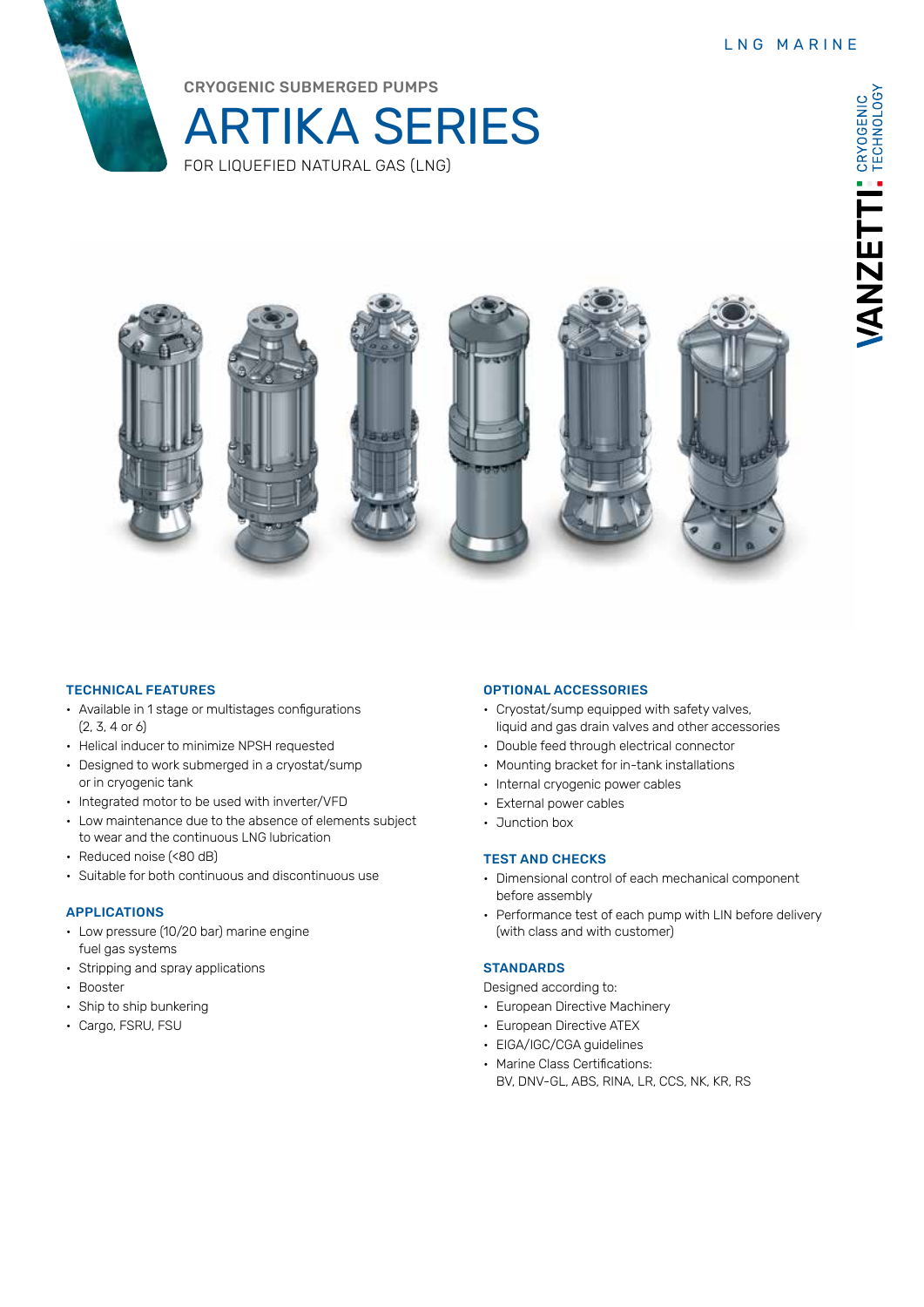# ARTIKA SERIES PERFORMANCES

| Model             | $N^{\circ}$<br>of stages | Power installed<br>Pm [kW] | Max operating speed<br>rpm | Max frequency<br>F[Hz] | Flow rate<br>$min-max (*)$<br>Q [lpm] | Max differential<br>Head<br>DH[m] | Maximum allowable<br>working pressure<br>MAWP [bar] | Weight<br>$W$ [kg] |
|-------------------|--------------------------|----------------------------|----------------------------|------------------------|---------------------------------------|-----------------------------------|-----------------------------------------------------|--------------------|
| <b>ARTIKA 120</b> | 3S                       | 7,5                        | 6900                       | 122                    | $10 - 120$                            | 285                               | 30                                                  | 45                 |
|                   | <b>6S</b>                | 15                         | 6900                       | 122                    | $10 - 120$                            | 570                               | 30                                                  | 55                 |
| <b>ARTIKA 160</b> | 2S                       | 12,6                       | 5835                       | 104                    | $40 - 420$                            | 270                               | 15                                                  | 60                 |
|                   | <b>3S</b>                | 18,5                       | 5820                       | 104                    | $40 - 420$                            | 405                               | 22                                                  | 75                 |
|                   | 4S                       | $22 - 30$                  | $5845 - 5790$              | 104                    | $40 - 420$                            | 540                               | 30                                                  | $80 - 100$         |
| <b>ARTIKA 200</b> | 1S                       | 22                         | 6015                       | 104                    | $80 - 880$                            | 215                               | 30                                                  | 135                |
|                   | 2S                       | $30 - 37$                  | 6015                       | 104                    | $80 - 880$                            | 430                               | 30                                                  | $135 - 160$        |
|                   | 3S                       | 55                         | 6035                       | 104                    | $80 - 880$                            | 645                               | 35                                                  | 180                |
|                   | 4S                       | $60 - 75$                  | $5985 - 5990$              | 104                    | $80 - 880$                            | 860                               | 40                                                  | $190 - 235$        |
| <b>ARTIKA 230</b> | 1S                       | 15                         | 3665                       | 63                     | $130 - 1450$                          | 105                               | 15                                                  | 140                |
|                   | 2S                       | 30                         | 3650                       | 63                     | $130 - 1450$                          | 210                               | 15                                                  | 175                |
| <b>ARTIKA 300</b> | 1S                       | 75                         | 3000                       | 51                     | $550 - 5000$                          | 135                               | 15                                                  | 590                |
|                   | 2S                       | 132                        | 3000                       | 51                     | $550 - 5000$                          | 270                               | 15                                                  | 785                |
| <b>ARTIKA 400</b> | 1S                       | 220                        | 3000                       | 51                     | $1250 - 9100$                         | 200                               | 12                                                  | 1500               |

(\*) Hydraulic performances

Data can be subjected to change



#### SUMP CHARACTERISTICS

| Model             | Volume [litres] | Weight [kg] | Design Pressure [bar] |
|-------------------|-----------------|-------------|-----------------------|
| <b>ARTIKA 120</b> | 80/100          | 160         | 20                    |
| <b>ARTIKA 160</b> | 100             | 160         | 20                    |
| <b>ARTIKA 200</b> | 210             | 470         | 20                    |
| <b>ARTIKA 230</b> | 210             | 470         | 20                    |
| <b>ARTIKA 300</b> | 860             | 1800        | 12                    |

Data can be subjected to change



Certified quality management system